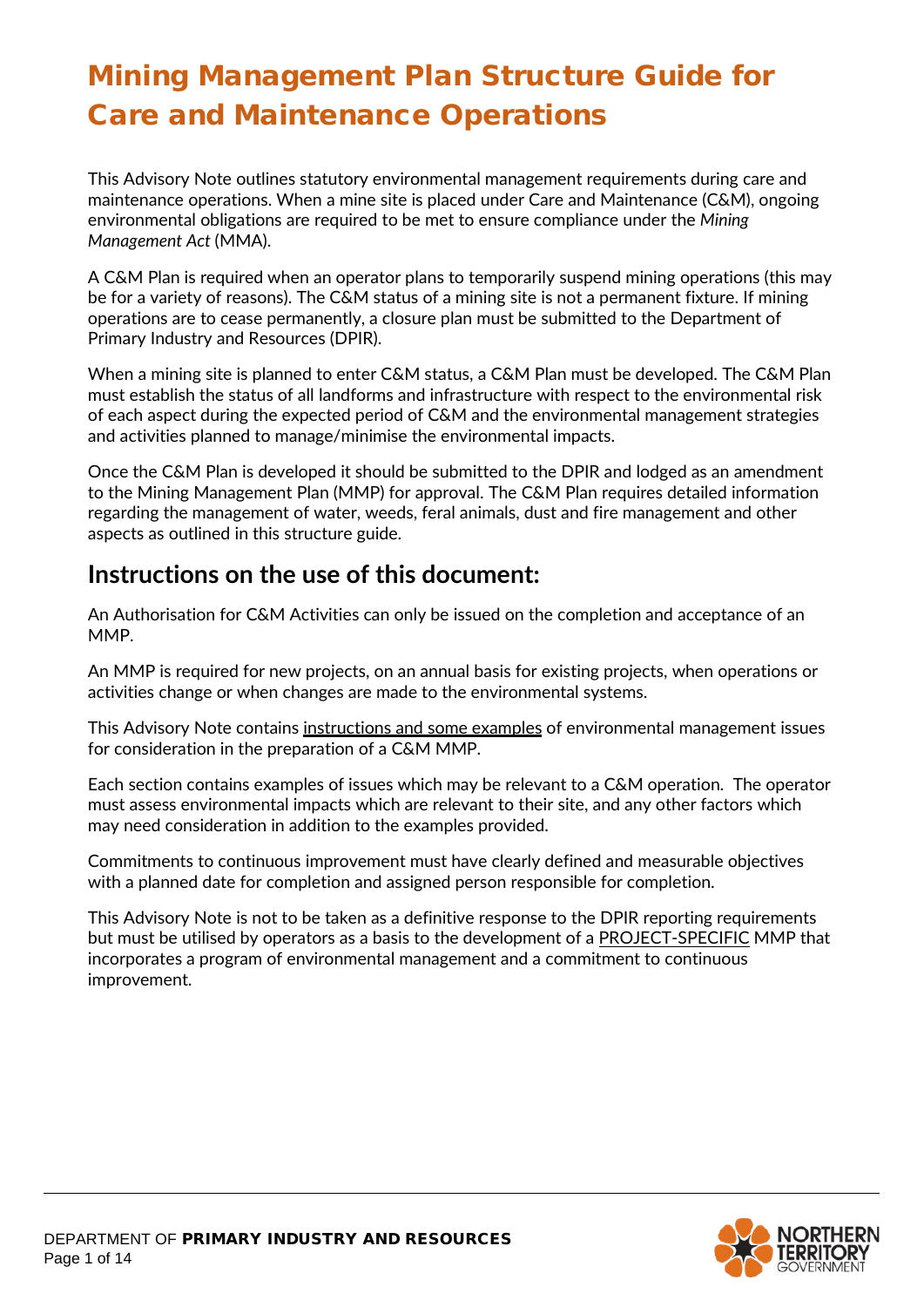# **Care and Maintenance Operations Mining Management Plan**

Include the following details on the title page:

- Operator Name
- Project Name
- Authorisation Number
- MMP Reporting Year
- Date
- Document Distribution List

The MMP must be endorsed by a senior representative of the company who has the appropriate level of delegation.

|           | Author | Reviewed by | Approved by |
|-----------|--------|-------------|-------------|
| Date      |        |             |             |
| Name      |        |             |             |
| Signature |        |             |             |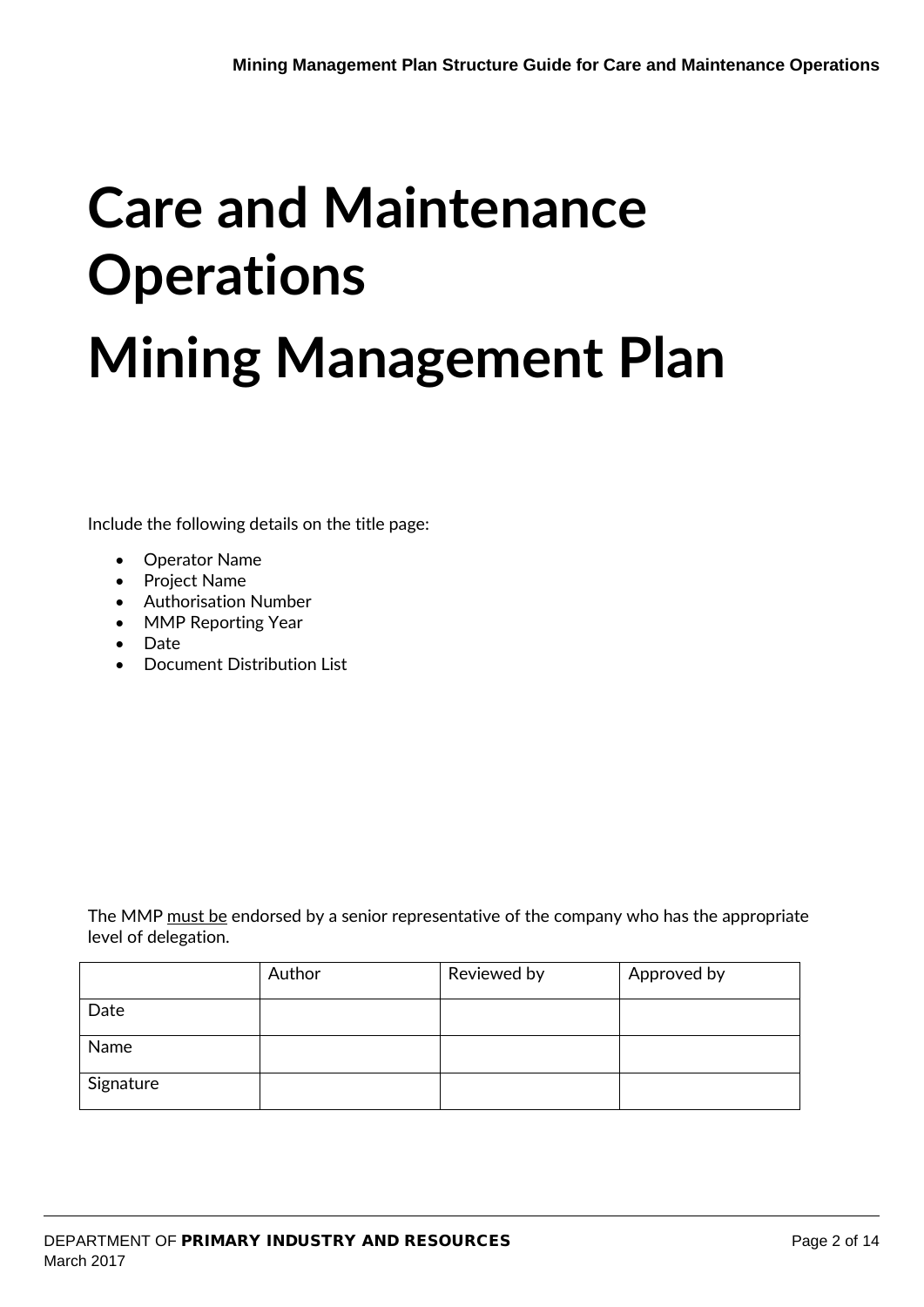# <span id="page-2-0"></span>**TABLE OF CONTENTS**

| 1.0 |  |  |
|-----|--|--|
| 1.1 |  |  |
| 1.2 |  |  |
| 2.0 |  |  |
| 3.0 |  |  |
| 3.1 |  |  |
| 4.0 |  |  |
| 5.0 |  |  |
| 5.1 |  |  |
| 5.2 |  |  |
| 5.3 |  |  |
| 5.4 |  |  |
| 5.5 |  |  |
| 5.6 |  |  |
| 5.7 |  |  |
| 5.8 |  |  |
| 5.9 |  |  |
| 6.0 |  |  |
| 6.1 |  |  |
| 6.2 |  |  |
|     |  |  |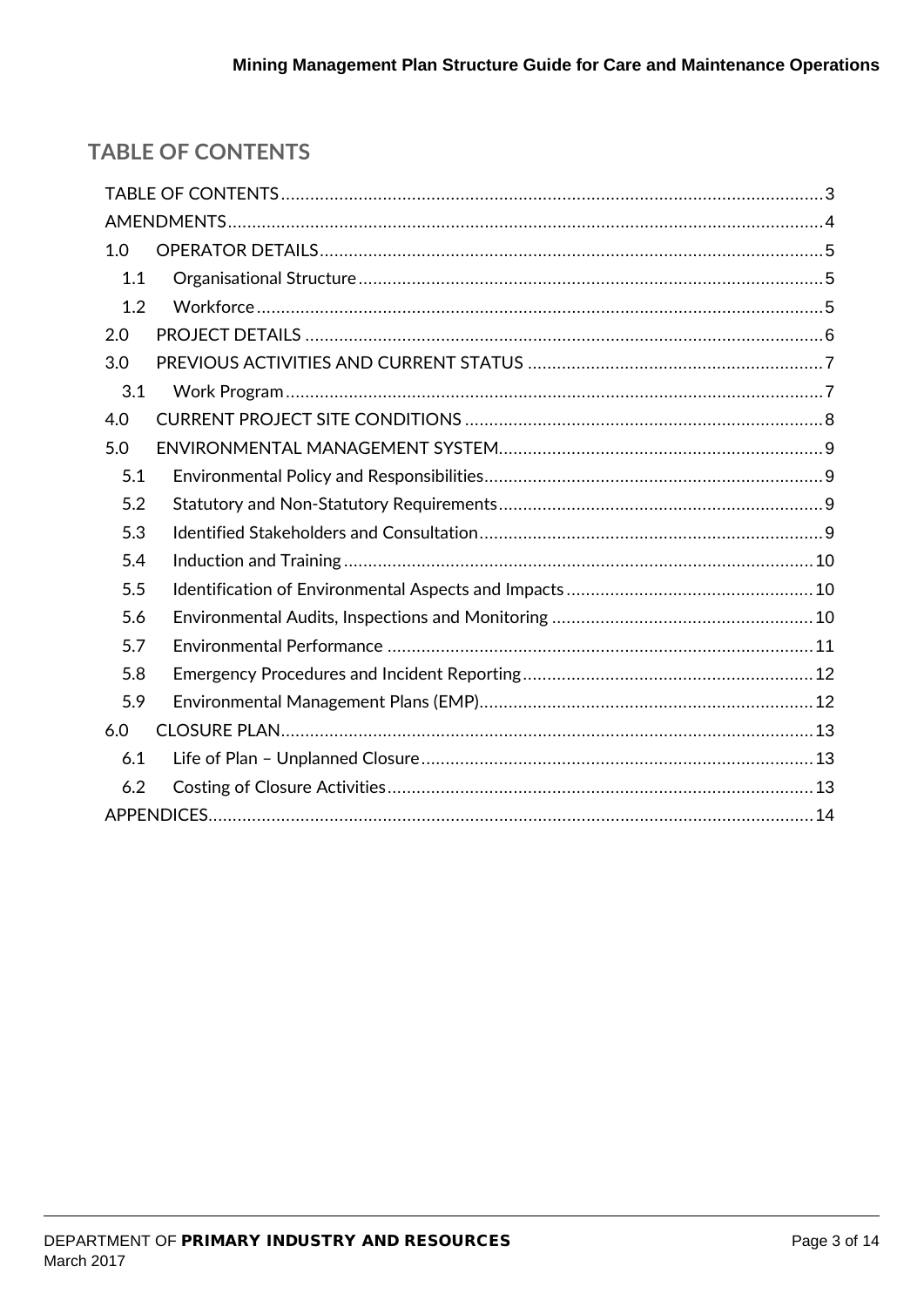# <span id="page-3-0"></span>**AMENDMENTS**

As per Section 41(3) of the *Mining Management Act,* an MMP reviewed and amended under Section 41(1)(a) is to clearly identify amendments made. These changes can be outlined in a table, as per the example below.

| <b>Section</b>                                                       | Amendment                                                                         |
|----------------------------------------------------------------------|-----------------------------------------------------------------------------------|
| Section 1.1 - Organisational Structure / Chart                       | Updated to reflect staff changes.                                                 |
| Section 2.0 - Project Details                                        | Additional title to be included in Authorisation.                                 |
| Section 4.6 - Identification of Environmental<br>Aspects and Impacts | A new potential impact identified, as a result of<br>change in procedure/process. |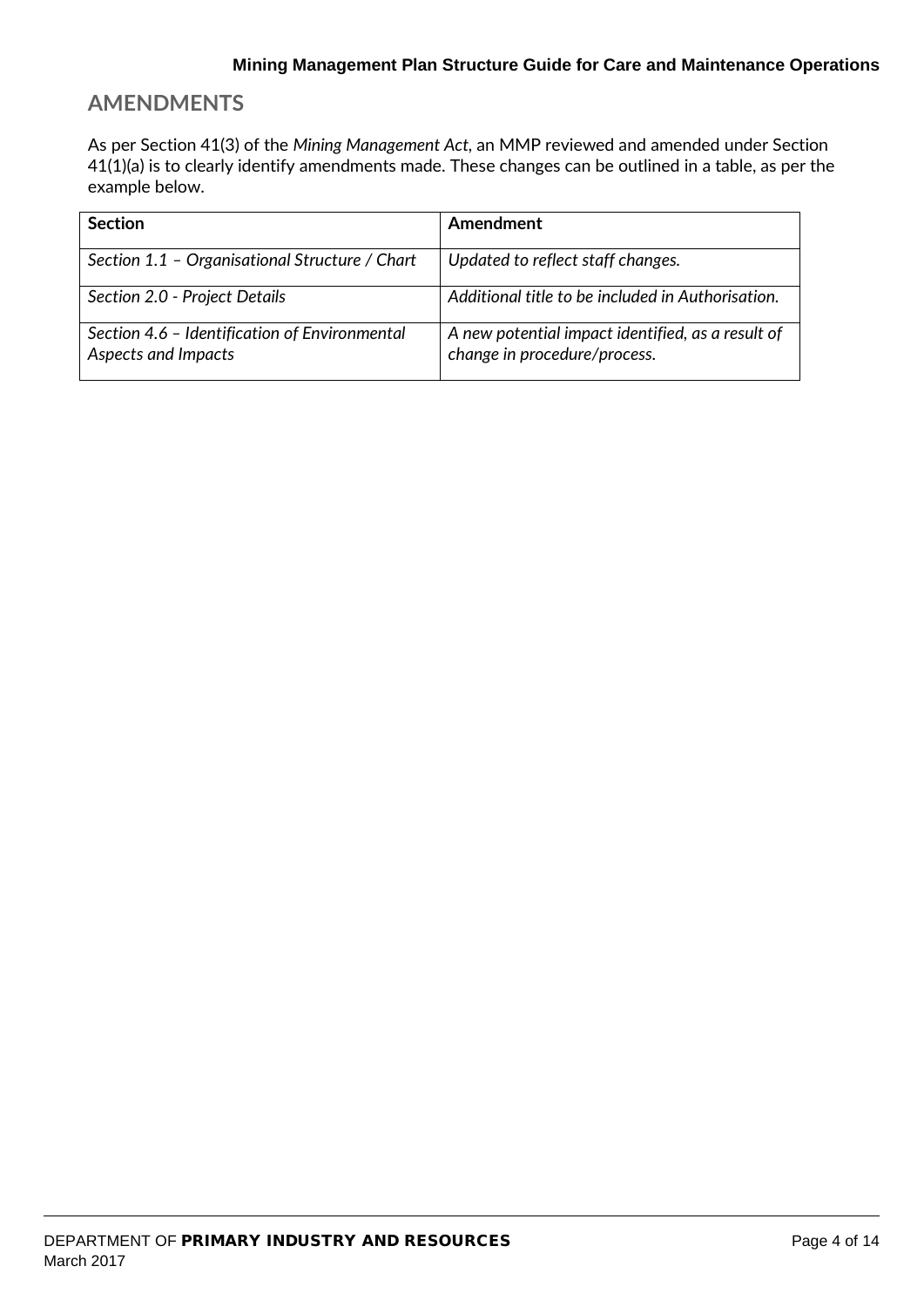# <span id="page-4-0"></span>**1.0 OPERATOR DETAILS**

Provide operator details including:

- Name of operator or company (as per Australian Securities and Investment Commission (ASIC) (if applicable);
- Key contacts (i.e. Site Manager, Environmental Manager);
- Postal and street address; and,
- Phone/fax/email contact details.

# <span id="page-4-1"></span>**1.1 Organisational Structure**

This section must include an organisational structure chart or particulars of the organisations' structure, as per Section 40(2)(d) of the *Mining Management Act.* The chart must include the names of the person filling the assigned roles (see example below).

Indicate who is responsible for environmental management of the care and maintenance program on site.



#### **Figure 1. Exploration operator organisational structure**

## <span id="page-4-2"></span>**1.2 Workforce**

Provide details of the on-site workforce such as:

- Numbers to be on-site:
- Number of contractors;
- Any relevant socio-economic aspects e.g. source of labour, contractors/employees;
- Work descriptions; and
- Accommodation.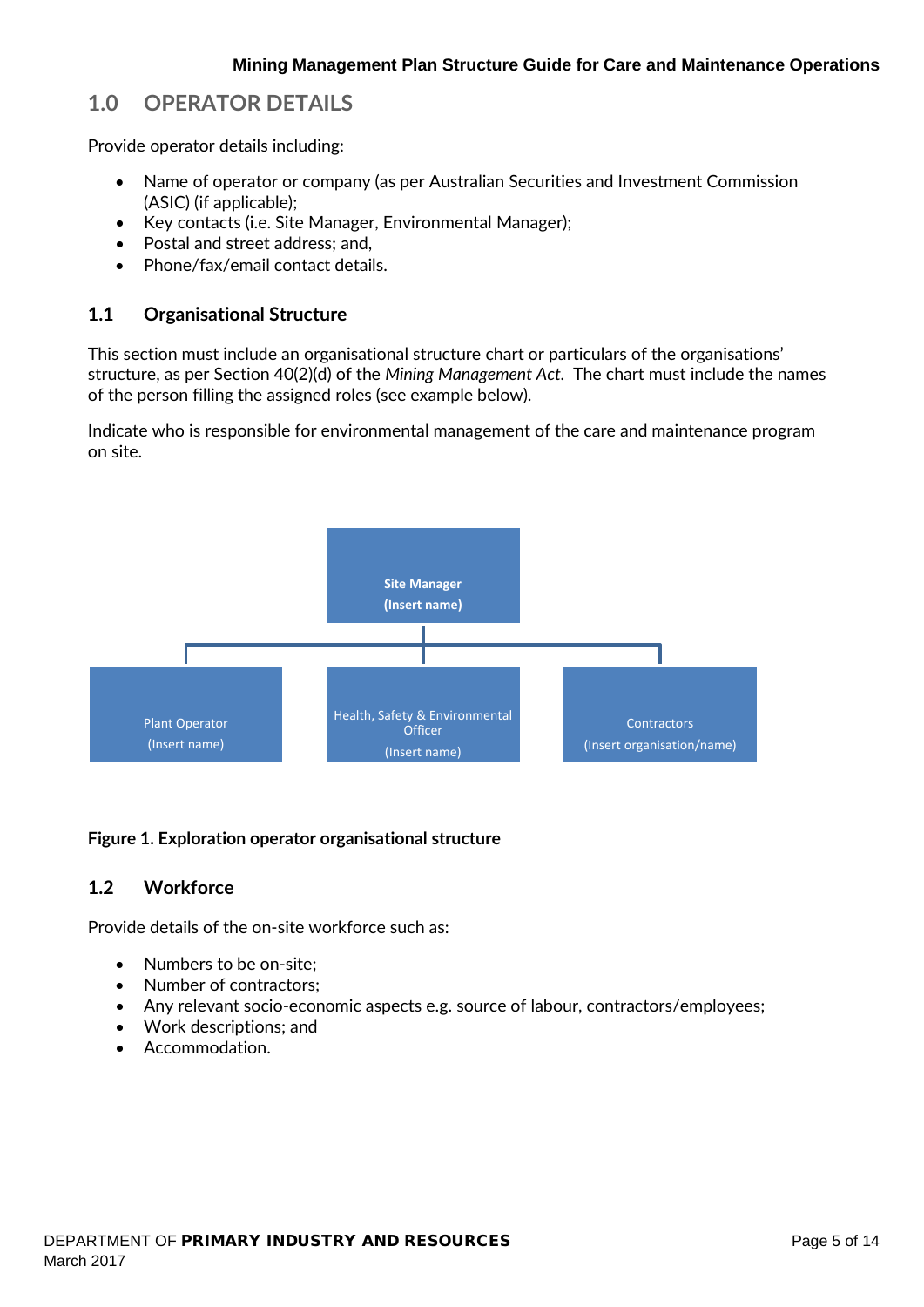# <span id="page-5-0"></span>**2.0 PROJECT DETAILS**

Provide details of the Project including:

- Authorisation Number;
- Project name;
- Location in context of distance to nearest town/major features/roads;
- Mining interest/s (i.e. titles); and
- Title holder/s.

**NOTE:** If the operator is not the title holder, a Nomination of Operator form must be completed by the titleholder, appointing the operator for the site, as per requirement under section 10 of the *Mining Management Act*.

Details of how to access the site must be provided. If track files exist, these should also be provided.

# **Location maps and site plans**

Legible and detailed maps and site diagrams must be provided which show the location and access to the mining site. Information regarding the following must be included where applicable:

- Background imagery of 1:250K topography or satellite image;
- Labelled mining title boundaries and pastoral lease boundaries;
- Site access;
- Infrastructure (site office, workshops, plant) locations;
- Pit locations;
- Waste rock dump locations;
- Tailings storage facility locations;
- Rehabilitated areas;
- Hydrocarbon/hazardous chemical storage area/s;
- Townships and communities;
- Major roads:
- Minor roads, tracks and haul roads:
- Easements above and below ground electrical cables, gas pipelines, water pipelines, telephone cables;
- Major and minor waterways;
- Existing topographic features;
- Environmentally sensitive areas (e.g. Sites of Conservation Significance);
- Protected Areas (National Parks and Reserves); and
- Cultural / heritage zones (AAPA restricted areas and No-Go zones).

NOTE: All maps must include a scale, date of drawing, orientation (i.e. North point), contours and be able to be overlaid on the previous site plan.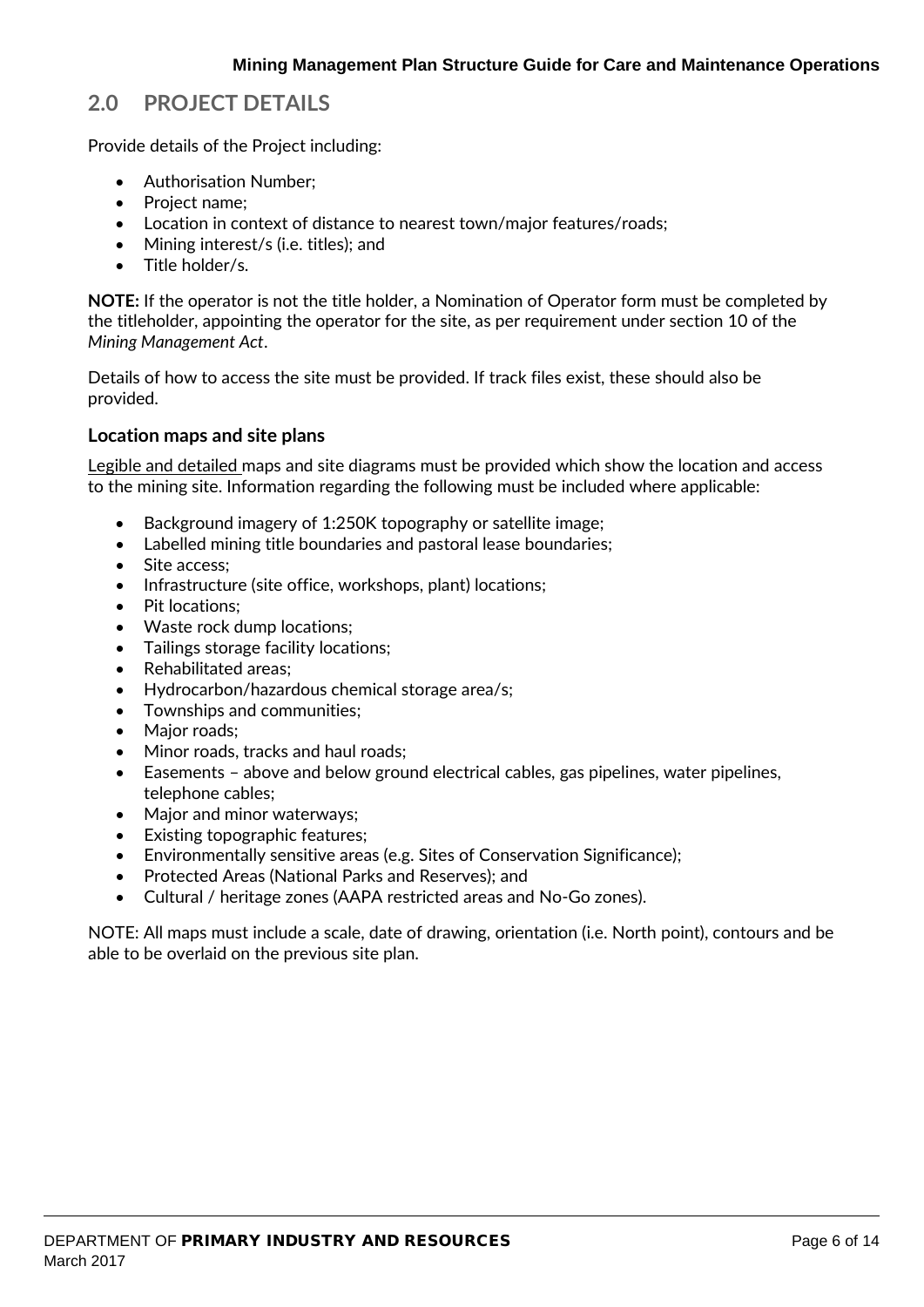# <span id="page-6-0"></span>**3.0 PREVIOUS ACTIVITIES AND CURRENT STATUS**

This section must outline the history of previous site activities that are to be accounted within the MMP (e.g. any previous mining/exploration, any rehabilitation completed by previous or current operator, and any other site disturbances which have been authorised by the Department). A summary of any historical mining or exploration carried out in the area should also be provided in this section.

The MMP is a backward and forward looking document for ongoing operations and must provide details of previous mining/exploration activities carried out in the last twelve (12) months under the current Authorisation. This information may be included in the form of a table and must as a minimum include:

- Total amount of production during the last twelve months;
- Total amount proposed for extraction in the last MMP;
- Total area cleared/disturbed during the last twelve months;
- Total area proposed for clearing in the last MMP; and
- Total area under remediation.

## <span id="page-6-1"></span>**3.1 Work Program**

This section should specify the care and maintenance activities to be conducted during the MMP period. A plan and schedule of proposed works (with specified targets and timeframes) should be provided here. This should reflect commitments made in the Operator's Environmental Management Plans and should address activities including, but not limited to, monitoring, weed and feral animal control, repair and maintenance of erosion control works, etc. Personnel responsible for each task should also be specified.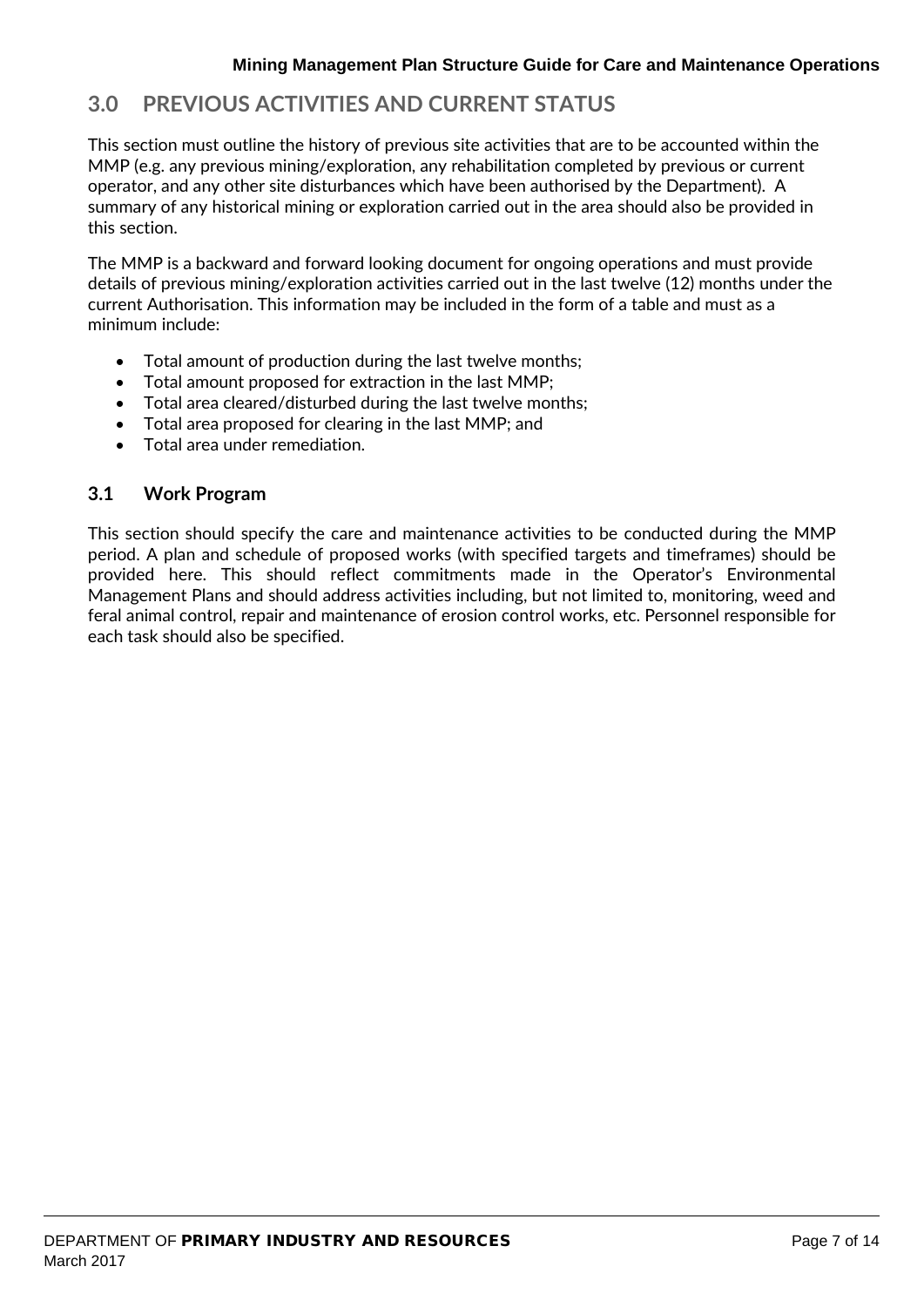# <span id="page-7-0"></span>**4.0 CURRENT PROJECT SITE CONDITIONS**

This information is required to allow DPIR to gain an understanding of the current site conditions, to accurately assess risks and have confidence that the operator understands the potential impacts that the proposed activities may have on the existing environment. Maps at appropriate scales may also be used to illustrate current site conditions.

Information that must be provided in this section includes:

- Geology (i.e. outline of ore resource, soil description and geological characterisation of the area);
- Hydrology (i.e. surface water flows onto and out of the site area, surface and groundwater quality, groundwater occurrence locally, and location of bores);
- Flora and Fauna:
	- o Potential for and identification of any state and or commonwealth listed threatened species;
	- o Description of any feral animals and weed species at the site;
	- o Outline of flora and fauna native to the area;
	- o Any flora and fauna of cultural significance.
- Information may be sourced from the Department of Environment and Natural Resources [\(https://denr.nt.gov.au/](https://denr.nt.gov.au/) or [http://www.ntinfonet.org.au/infonet2/\)](http://www.ntinfonet.org.au/infonet2/) or from the Commonwealth Department of the Environment and Energy for matters of national significance in the Protected Matters Search Tool [\(www.environment.gov.au/epbc/protect/index.html\)](http://www.environment.gov.au/epbc/protect/index.html);
- Land use (e.g. pastoral, traditional Aboriginal ownership, parks and reserves, mining, communities and townships);
- Aboriginal and Heritage sites (i.e. identification of Aboriginal and/or heritage sites that may be impacted by the mining activities). This information can be supported by documentation such as results of an inspection of the:
	- o Register of Sacred Sites maintained by the Aboriginal Areas Protection Authority (AAPA);
	- o Northern Territory Heritage Register maintained by the Department of Tourism and Culture.

The results of desktop studies should be summarised and referenced in relevant sections of the MMP to demonstrate understanding of the material. The reports may be attached to the MMP as supporting documentation.

If information is not available for the project area you may be required to perform specialised surveys (i.e. Geological, Hydrological, Fauna/Flora, Aboriginal and or Heritage Surveys). If unsure, please contact the Department for advice.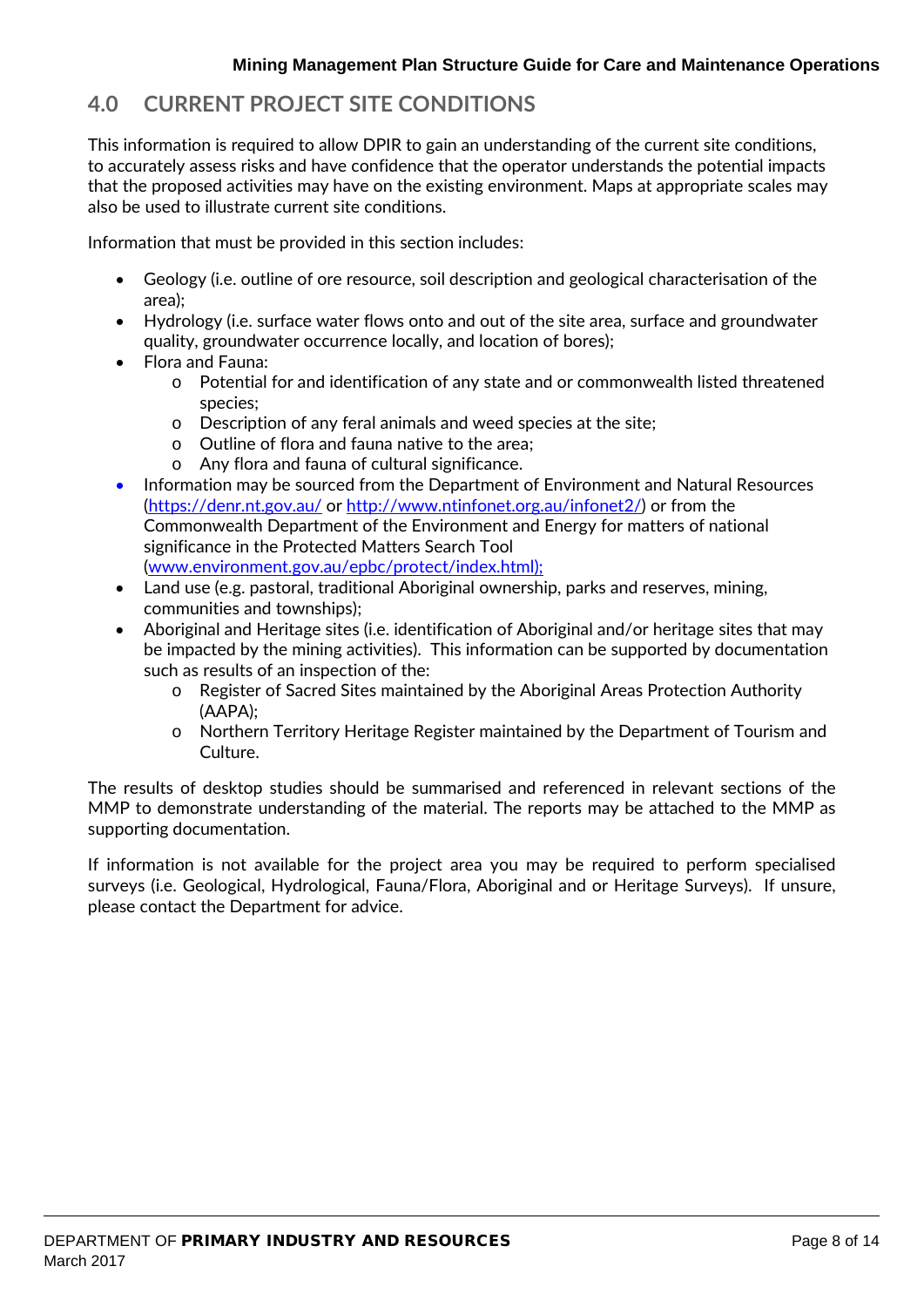# <span id="page-8-0"></span>**5.0 ENVIRONMENTAL MANAGEMENT SYSTEM**

Companies with a structured Environmental Management System (EMS) and Environmental Management Plan (EMP) should attach these documents as appendices to the MMP as supporting documentation. Provide a reference to the relevant section of the EMS for each section as appropriate. All EMPs and EMSs must be specific to the project.

# <span id="page-8-1"></span>**5.1 Environmental Policy and Responsibilities**

The company's environmental policies and commitments must be outlined in this section.

- What targets have been set for environmental performance?
- Who is the person responsible for implementing environmental management?

Provide a copy of the company's Environmental Policy. This statement must be signed by the appropriate authority to demonstrate a top-down approach to environmental management on site.

# <span id="page-8-2"></span>**5.2 Statutory and Non-Statutory Requirements**

Operators must be aware that they have statutory requirements under legislation other than the *Mining Management Act*, *Mineral Titles Act* and *Mining Management Regulations*. Operators must make themselves aware of all relevant legislation and requirements.

Specific requirements under other legislation may involve weeds, flora and fauna, native title and sacred sites, heritage, health and safety, radioactive materials etc.

Include a summary of any non-statutory requirements or agreements (e.g. land use agreements, pastoral agreements, pre-eminent practices and agreements with other Authorised operators on site if relevant).

## <span id="page-8-3"></span>**5.3 Identified Stakeholders and Consultation**

This section must include the following a list of all interested parties and stakeholders that have been consulted. This may include, but is not limited to:

- Lease owner
- Land owner
- Land/pastoral Manager
- Land claimants (Native Title)
- Land Council representing the Traditional Owners for the country
- Neighbours and communities
- Tenement manager
- Government departments
- Shareholders
- Name and title of persons consulted and issues discussed. Include any specific concerns raised during consultation, actions taken to address them and the current status of these matters.
- An outline of the ongoing arrangements and consultation process undertaken with the underlying landowners and managers and other interested stakeholders, to ensure they are informed and that their concerns are taken into account.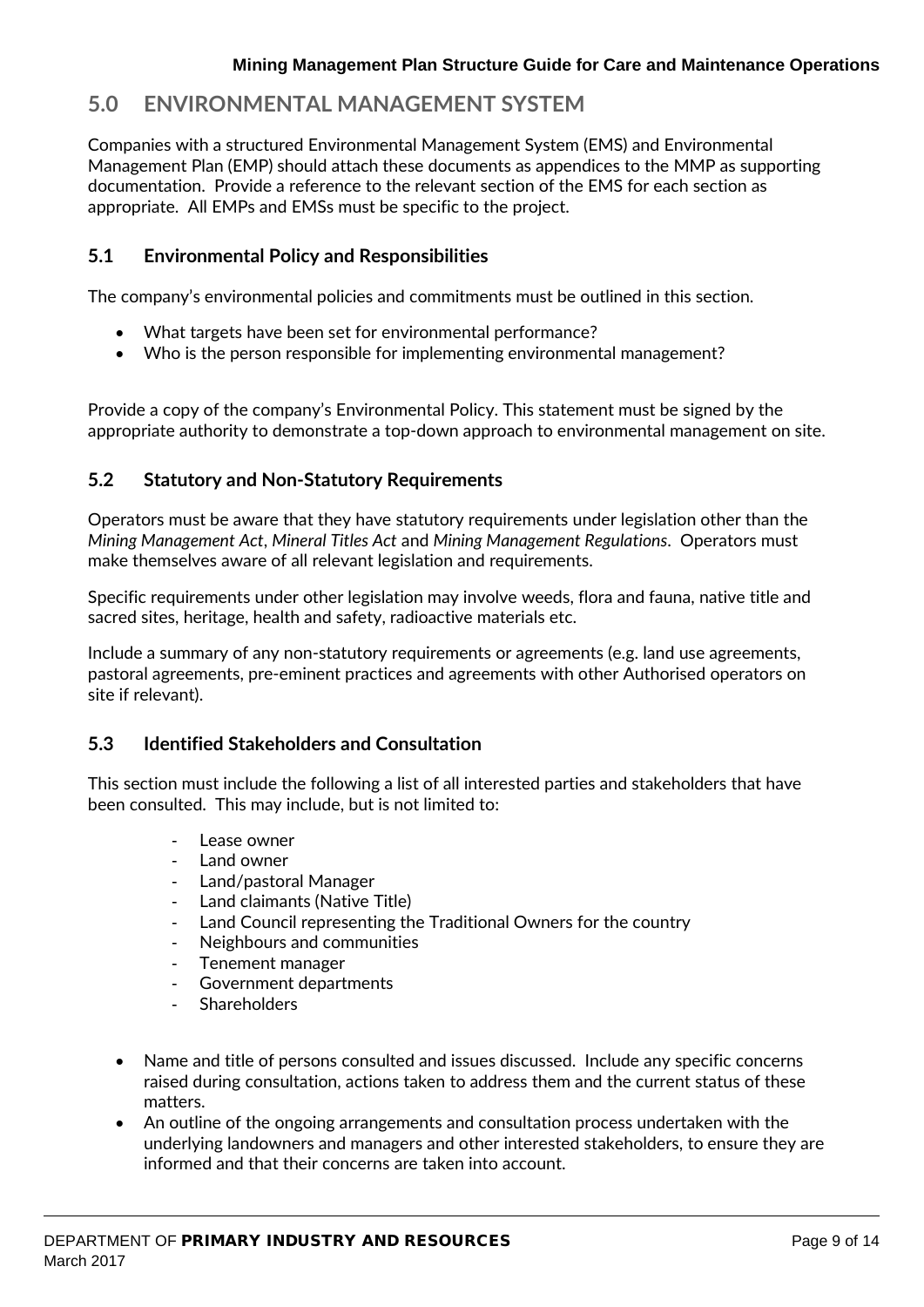- Evidence that two-way stakeholder communication has been carried out with the managers of pastoral leases at application stage and after grant, informing them of intended activities. This must be undertaken each year or when activities change.
- Details of the plan and arrangements for maintaining the communications process throughout the life of the MMP.
- Details of agreement reached with the land managers regarding access to the pastoral property and specific requirements of the land owners and managers.

Exploration and mining activities on Aboriginal Freehold Land is subject to the *Aboriginal Land Rights (Northern Territory) Act (1976)*. The dates and locations of Land Council facilitated consultation meetings with the Traditional Owners and outcomes of the meeting(s) should be provided.

# <span id="page-9-0"></span>**5.4 Induction and Training**

Include the following information:

- Overview of environmental training and education process (e.g. Induction, tool box meetings etc.);
- Outline of environmental issues covered in the induction; and,
- Any additional training required or carried out (e.g. weed identification, radioactive materials handling, emergency response training, etc.).

# <span id="page-9-1"></span>**5.5 Identification of Environmental Aspects and Impacts**

This section must identify environmental aspects and impacts associated with the site and proposed activities, as defined by ISO14001:2015:

- Environmental aspects are the elements of an organisation's activities and, products and services that interact or can interact with the environment (i.e. drilling, clearing, mining, stockpiling, ground water extraction, fuel storage, vehicles and machinery, etc.)
- Environmental impacts are any change to the environment, whether adverse or beneficial, wholly or partially resulting from an organisation's environmental aspects.

A risk assessment of the potential and actual impacts must be conducted and management measures identified used to prevent and remediate impacts (including monitoring and inspections) associated with the various environmental aspects. As a minimum, this section must address the management of:

- Surface water
- Groundwater
- Invasive species
- Flora and fauna
- Hydrocarbons and hazardous materials
- Waste
- Noise and air quality
- Cultural and heritage sites

The risk rating for identified impacts is of the initial risk, prior to application of control measures.

# <span id="page-9-2"></span>**5.6 Environmental Audits and Inspections**

Environmental audits and inspections are required to be carried out at regular intervals to assess the company's environmental performance at the site.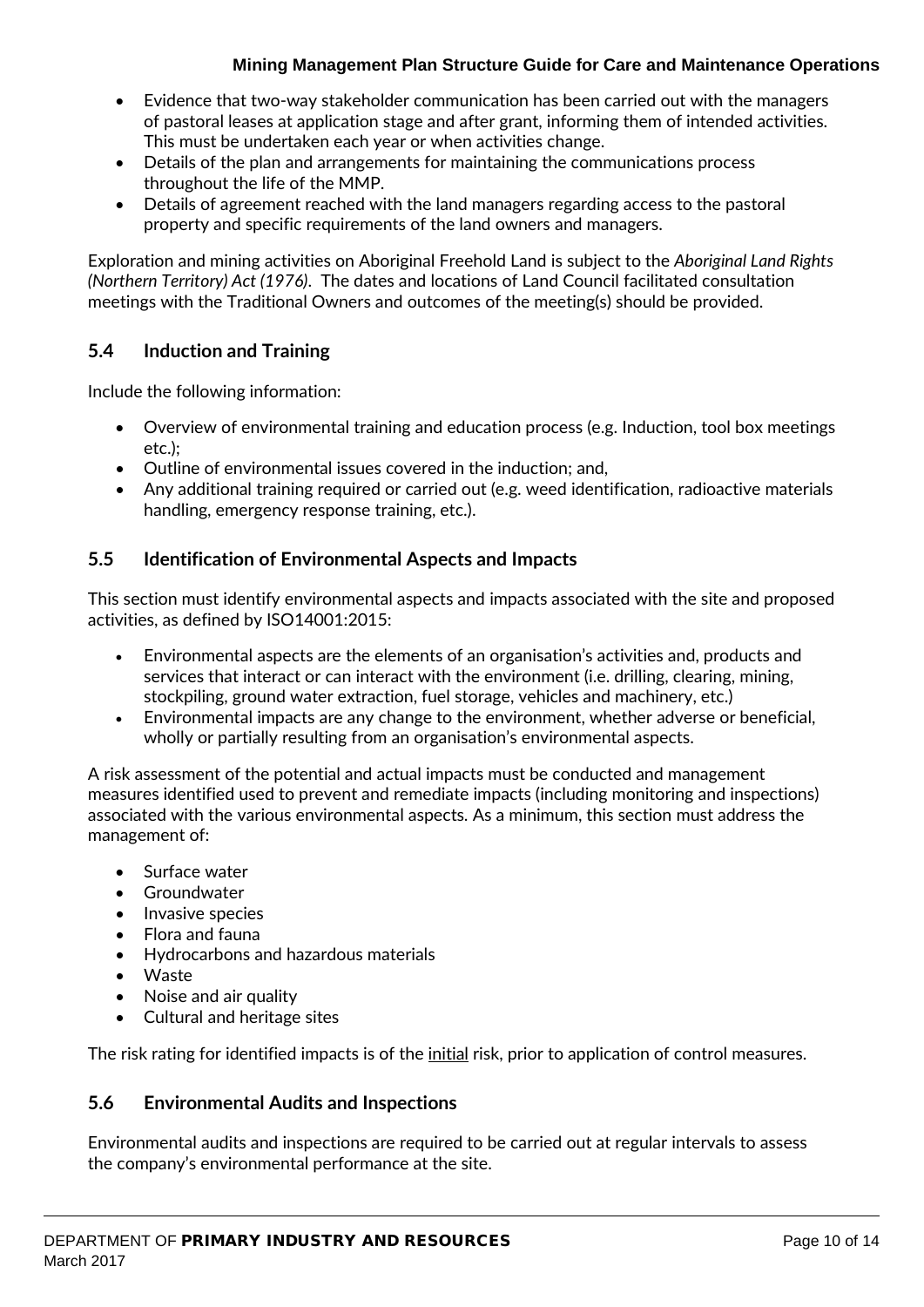Describe what audits or inspections are carried out and timeframes.

#### **5.7 Environmental Monitoring**

Describe all ongoing monitoring programs for the site and timeframes for undertaking these programs. As a minimum the following must be monitored at the site:

- Surface water
- Groundwater
- Invasive species
- Flora and fauna
- Hydrocarbons and hazardous materials
- Waste
- Noise and air quality
- Cultural and heritage sites (if applicable)
- Erosion and sediment control

This section must include:

- A description of monitoring technique and frequency of the monitoring program
- The audit and inspection technique and frequency where appropriate

#### <span id="page-10-0"></span>**5.8 Environmental Performance**

#### **5.8.1 Objectives and Targets**

This section must describe **environmental performance objectives** and how the environmental performance objectives will be achieved.

Performance objectives are a list of goals, targets or proposed improvements to environmental management on site. The objectives should include a measurable outcome (i.e. meeting a specific level), the time frame in which it will be completed (i.e. by when) and the person responsible for ensuring it is completed (i.e. a specific person).

#### **5.8.2 Performance Reporting**

This section must include the **findings of all monitoring and audit/inspection programs undertaken** during the reporting period and progress made against objectives and targets identified in Section 5.8.1. A discussion of any results must be included and corrective actions proposed where relevant.

This information will assist in determining the effectiveness of the environmental management systems implemented for the site and form the basis for discussion about potential improvements.

<span id="page-10-1"></span>Describe any changes made to management systems as a result of audit, inspection or monitoring findings.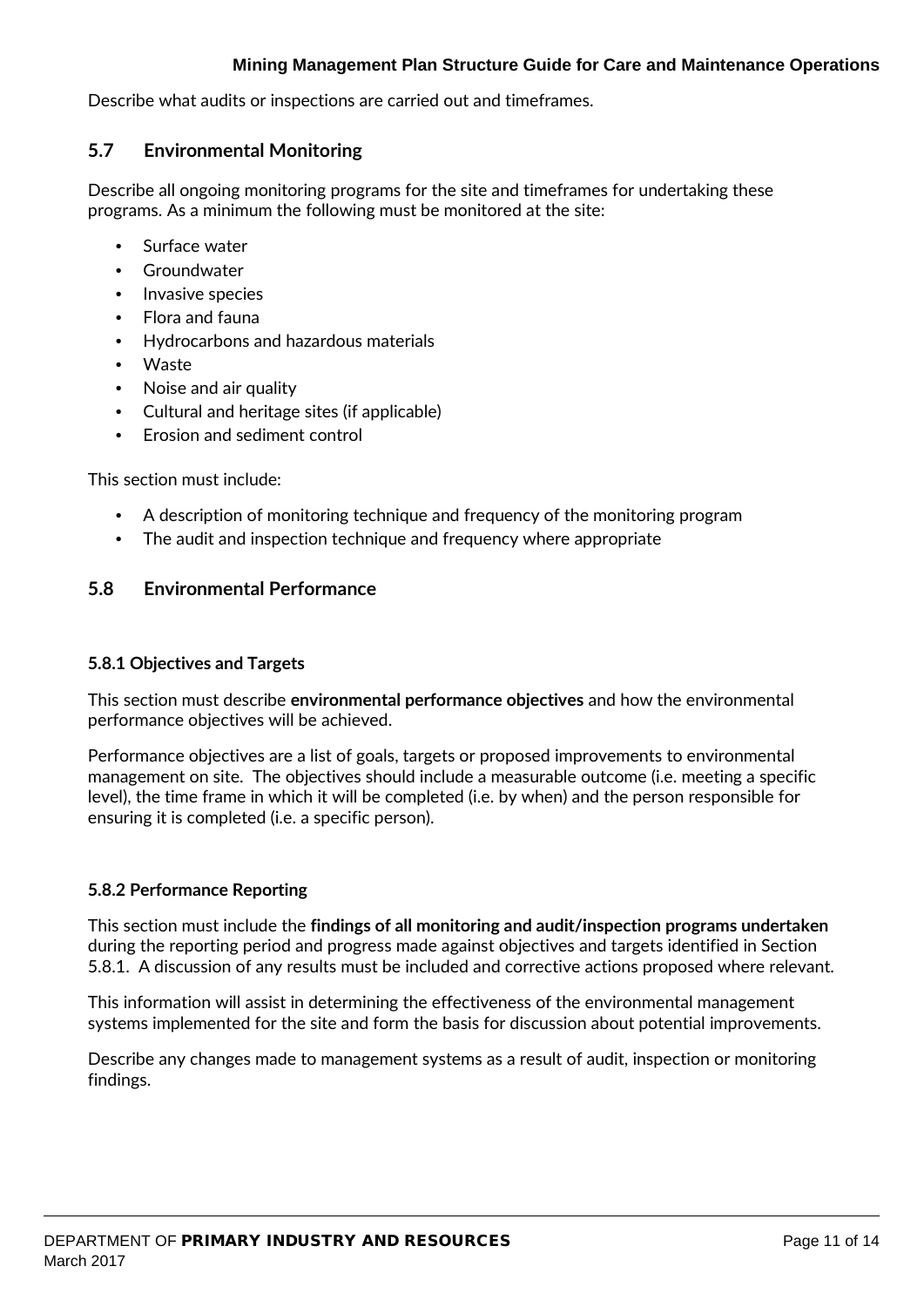# **5.9 Emergency Procedures and Incident Reporting**

Outline the procedures followed in the event of an environmental emergency and how incidents are reported. Specifically:

- Detail any environmental emergency procedures that have been developed (e.g. hydrocarbon spills);
- Provide an overview of the management actions in response to environmental incidents and identified hazards. Formal procedures may be attached as an appendix to this plan; and
- Describe the company's internal and external incident reporting procedure and records management.
- **All environmental incidents must be recorded in a site register and reported to the Chief Executive of DPIR pursuant to Section 29 of the MMA.**

# <span id="page-11-0"></span>**5.10 Environmental Management Plans (EMP)**

The EMP's should include the detailed mitigation and control measures to be used to prevent or minimise environmental impacts identified from the risk assessment process.

Environmental management plans for the higher risk aspects (prior to the application of controls) requiring management must be included in the MMP. The low risks identified and managed by procedures should be available for review on request.

Depending on the risk assessment process, EMP's may include, but are not limited to:

- Water Management Plan
- Soil and Land Management Plan
- Native Flora and Fauna Management Plan
- Pest and Weed Management Plan
- Air Quality Management Plan
- Noise and Vibration Management Plan
- Waste (domestic and industrial) Management Plan
- Hazardous Material Management Plan
- Waste Rock Management Plan
- Tailings/Residue Management Plan
- Erosion and Sediment Control Management Plan
- Cultural Heritage Management Plan
- Socio-Economic Management Plan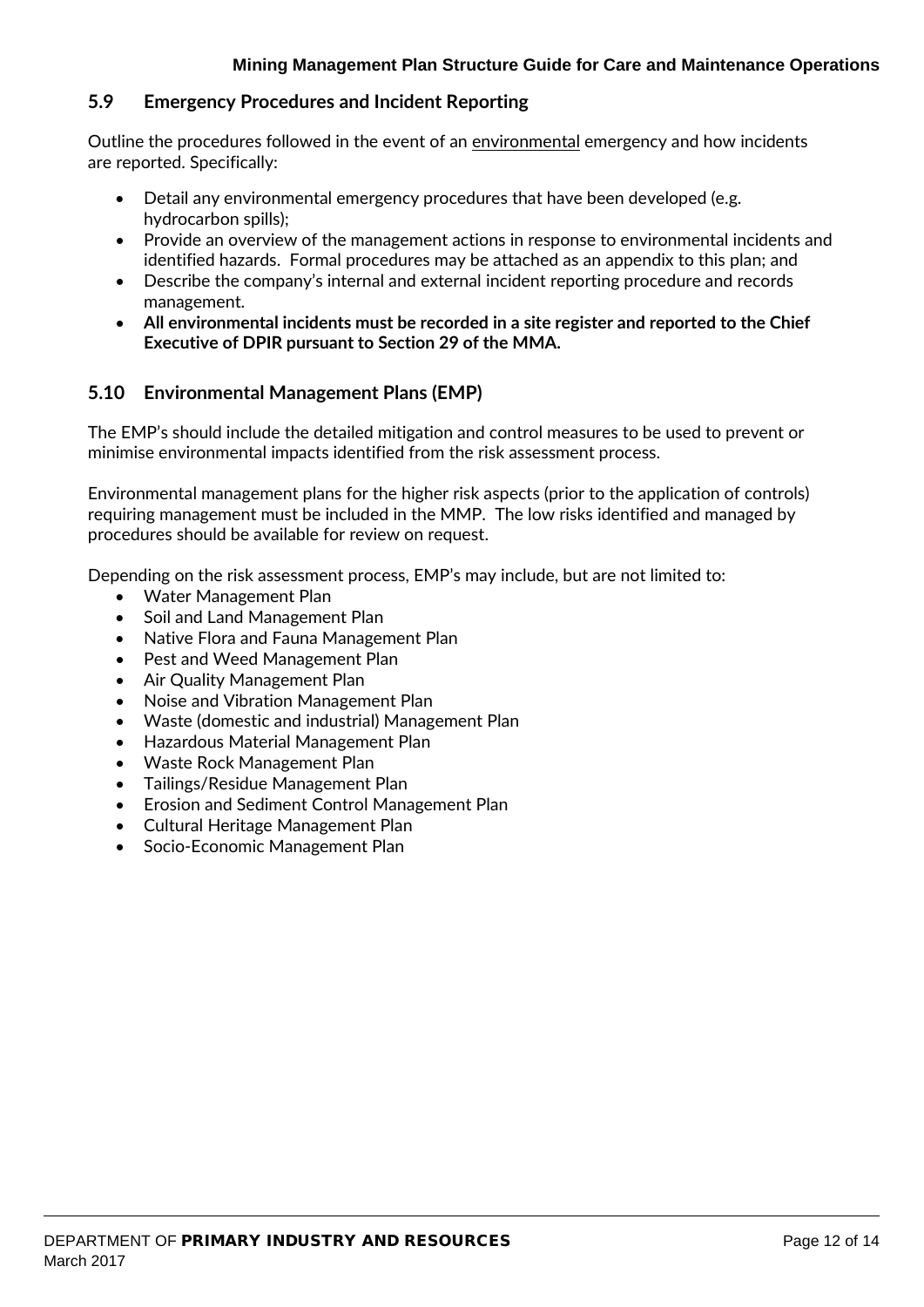# <span id="page-12-0"></span>**6.0 CLOSURE PLAN**

In order to protect the environment throughout all stages of the project, the Operator of the site must plan for closure. The Closure Plan:

- Shall be approved in conjunction with the Mining Management Plan (C&M) submitted for the operation and must demonstrate that agreement, for an appropriate post mining final land use, has been reached with all relevant stakeholders;
- Shall be updated whenever significant changes are made to the scope of the operation and no less than every three years during the life of operation. An updated plan must be produced two years prior to planned closure.
- Must address both unplanned closure within the life of the MMP and planned closure at the end of the operational life of the mining site.
- Must comply with the current Northern Territory *Mine Closure Guidelines* (still under construction). Operators are advised to view the WA *Guidelines for Preparing Mine Closure Plan* in the interim.

## <span id="page-12-1"></span>**6.1 Life of Plan – Unplanned Closure**

The Department requires that the MMP addresses the possibility and impacts of unscheduled or unplanned termination of operations during the plan life. The objective of this planning is to prevent or minimise potential adverse long-term environmental and social impacts that may otherwise have resulted from the mining and/or processing operation.

This section must describe the remediation activities that would be required in the event of unplanned closure at any time during this reporting period. All disturbances existing and proposed, for this reporting period, must be addressed. This section feeds into the following section on security.

All domains within the project should be addressed and a discussion of appropriate remediation techniques to be used to achieve end land use objectives, materials required and confirmation of their availability must be included.

Reference should be made to the monitoring and maintenance plans provided. Identify any additional/differing activities required as a result of unplanned closure where appropriate.

Provide a detailed description of activities undertaken (and possibly to be undertaken in the future) to achieve end land use objectives throughout the life of the plan. This section should:

- describe activities to be undertaken during the life of this plan to work towards determining agreed end land use objectives
- detail remediation work to be undertaken
- describe success or otherwise of works undertaken to date as reference to planned works this must be supported by appropriate monitoring data and relate to agreed closure criteria.
- anticipated scope of activities to be undertaken for life of plan
- criteria to be utilised in assessing remediation/revegetation success

## <span id="page-12-2"></span>**6.2 Costing of Closure Activities**

The security estimate established must be consistent with third party costs and remediation requirements in the event of an unplanned closure at the end of the life of this plan i.e. rehabilitation costs for disturbances proposed in this MMP and for any previous disturbances carried out. Post closure monitoring and maintenance costs should also be included.